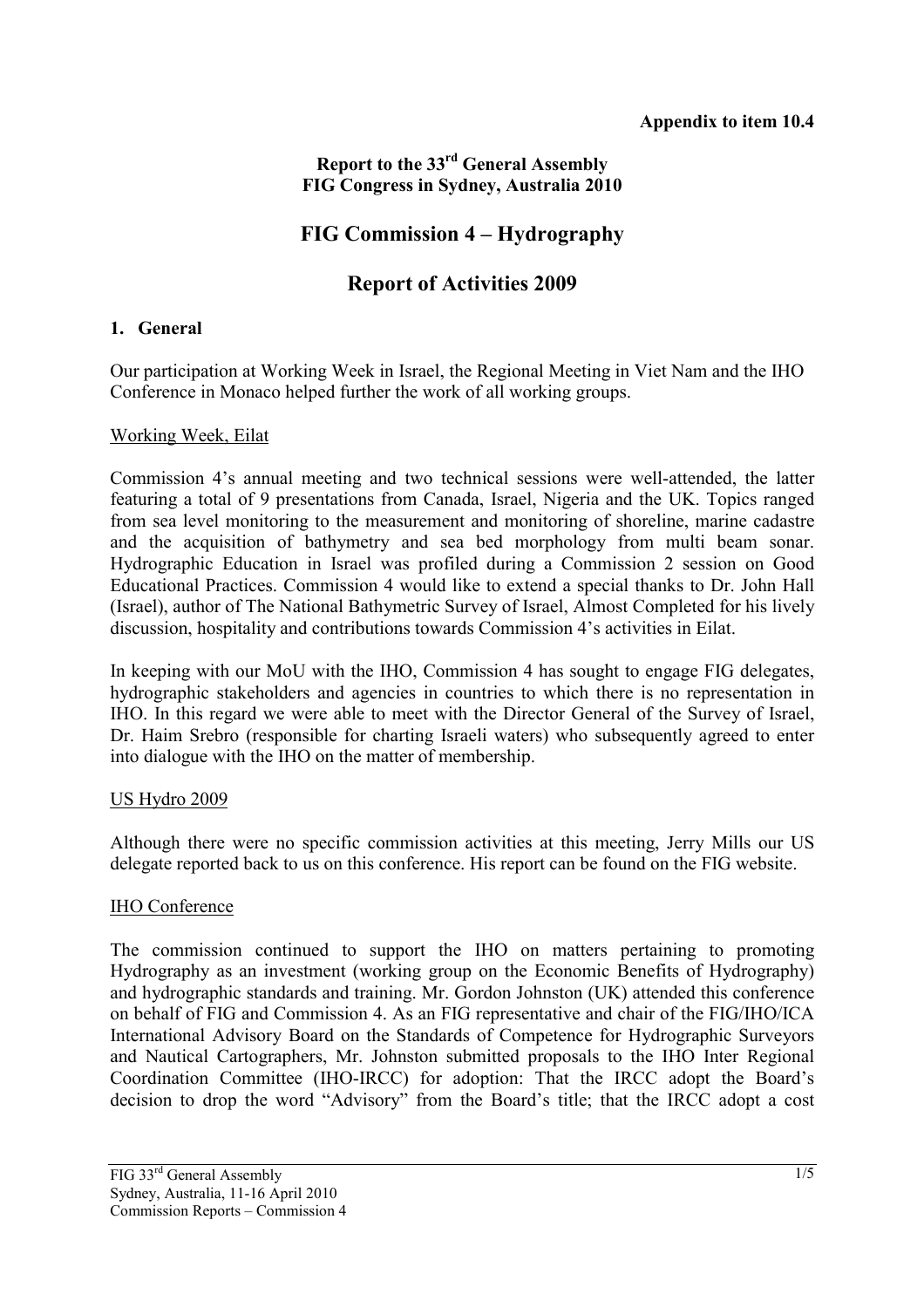recovery mechanism for the Board; and that the IRCC agree to the introduction of Individual Recognition System elements into the M-5 and M-8 standards.

### 7th Regional Meeting, Hanoi

The relevance of this meeting for Commission 4 was in-line with the scope of our work on the Administration of Marine Spaces and Capacity Building – The Economic Benefits of Hydrography. Three technical sessions where offered: Coastal Zone Issues, Economic Benefits of Hydrography and Hydrographic Capacity Building. The first session on Coastal Zone Issues focused on the measurement and mapping of oil spills in Viet Nam waters. Included was a presentation on the development of a prototype marine cadastre which in summary one would note the importance of such a system for managing marine/land rights where environmental threats appear to be a serious concern. In this situation a marine cadastre would enable Viet Nam to map and assess oil spills against specific land use rights within a spatial context, using hydrographic information for base-mapping.

The second session featured invited papers on case studies on the economic benefits of hydrography from Cameroon, Canada and Ireland including a presentation on appropriate hydrographic education. The third and final session on Hydrographic Capacity Building included a contribution from the IHO, a case study on the development of a hydrographic office in Croatia from Jeppesen Marine and focus on building capacity in small island developing states. The latter touched proposed alternatives for a "made-in-the-Caribbean" approach for the region.

A general meeting was held to discuss the proposed technical program for Sydney, the development of FLASH sessions (shortened presentations of 4-5 slides) in lieu of poster presentations, specific objectives for working group 4.1 Hydrographic Surveying in Practice and proposed final publications for all working groups. The meeting was attended by commission officers: Dr. Michael Sutherland, Dr. David Neale, Mr. Gordon Johnston, and Ms. Venessa O'Connell.

## **2. Working Group Reports**

## **Working Group 4.1 – Hydrographic Surveying in Practice**

The chair of this working group, Mr. John McCarthy was unable to fully carry out the proposed work plan due to other professional commitments. Given the catch-all nature of the working group's theme, we did however manage to pull together several technical sessions at various FIG meetings.

The working group did engage the International Federation of Hydrographic Societies (IHFS) on the revision and publication of a new edition of the IFHS Special Publication 3 (SP3), entitled A Career in Hydrographic Surveying. Commission 4 was interested in seeing this publication updated as it was considered to be a valuable resource to young surveyors considering a career in hydrography. To this end, the commission was willing to offer funding and WG 4.1 was willing to assist the IHFS in the interest of getting this valuable publication updated. Apparently the IHFS have moved ahead with a new edition of the publication and have kindly declined our assistance.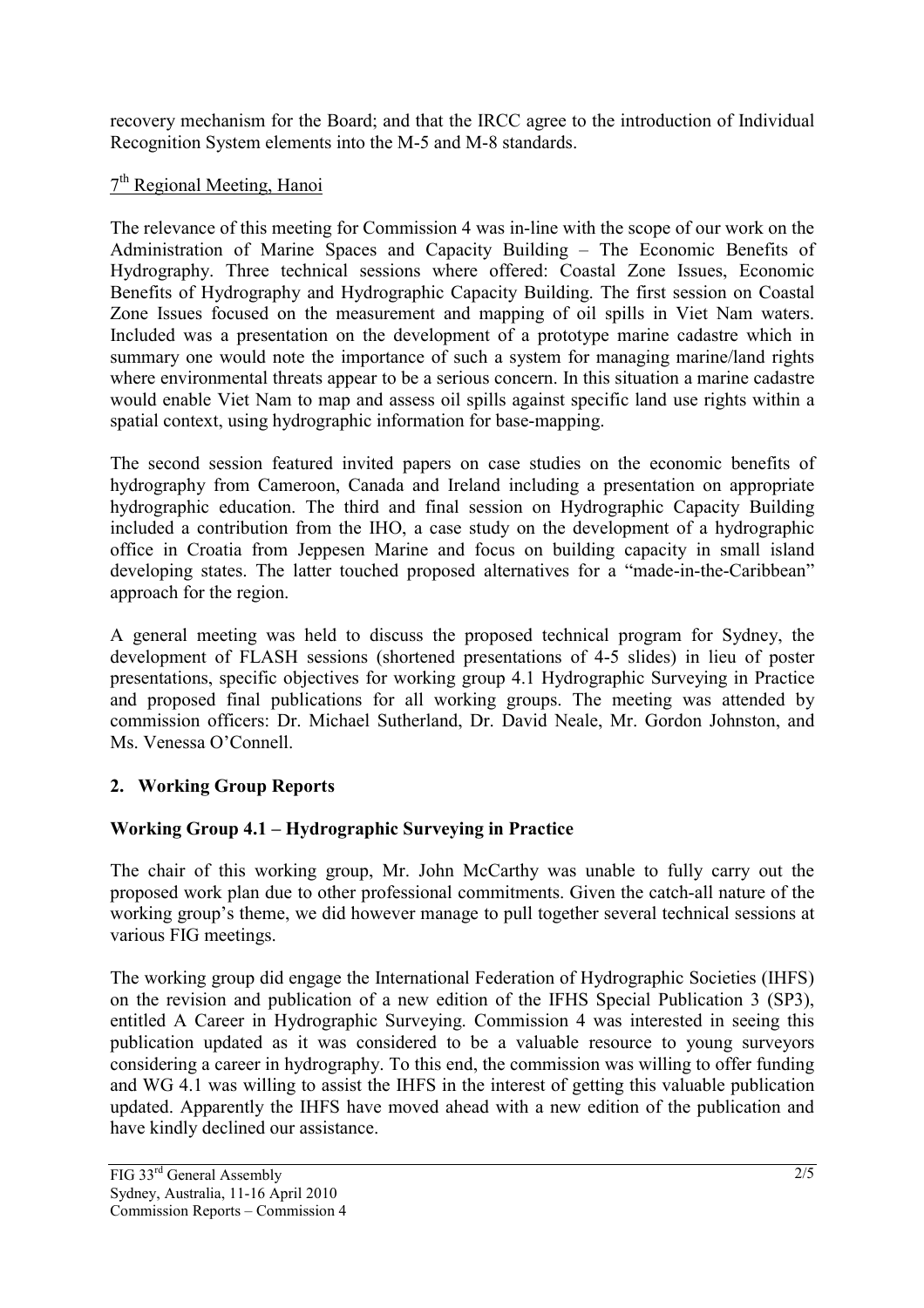The chair's ongoing contact with the IHFS was attributed to renewed interest in proceeding with a best practice document. At the Regional Meeting in Viet Nam it was decided that a guide on port hydrography would be produced.

### **Working Group 4.2 – Standards and Guidelines**

Throughout its term the working group served as the commission's liaison with the FIG Standards Network. As part of this activity, the work group contributed to a review of ISO TC211 work items: n2397 (nwip 19130 - Imagery Sensor Models) as it applied to hydrographic applications and n2424 on Production Management.

The working group also monitored new and emerging hydrographic standards: reviewed the new edition of IHO S44, International Hydrographic Survey Standards (version 5) in 2008 and performed a partial review of the IHO's New Manual of Hydrography. Comments on the latter document were submitted to the IHO for consideration in a future edition.

The development of standards for individual recognition and occupational certification has been an ongoing. Some jurisdictions (US and Australasia) have already implemented programs and the matter has been brought to the attention of the FIG/IHO/ICA International Advisory Board on the Standards of Competence for Hydrographic Surveyors and Nautical Cartographers (IAB). Beginning with a 2006 workshop entitled "Pathways to Professionalism"; commission 4 has endorsed the concept of an occupational certification for hydrographers. The workgroup informed FIG Council of this concept and in turn the IAB was encouraged by FIG to study the matter. Further to the approval of the IHO Inter-Regional Coordination Committee (IHO-IRCC) in 2009, the IAB will introduce guidelines for individual recognition in the 2010 editions S-5 and S-8, standards for education and training.

### **Working Group 4.3 – Administering Marine Spaces**

The working group's included academic publications by working group members, participation in Conferences and workshops and ongoing cooperation with other Commissions.

Publication of academic work related to the objectives of Commission 4.3, by members of Working Group 4.3:

- 1. Sutherland, M., D. Lane, Y. Zhao and W. Michalowski (2009). "A spatial model for estimating cumulative effects at aquaculture sites". In Aquaculture Economics & Management 13:4, 294 — 311.
- 2. Sutherland, M., P. Dare and K. Miller (2008). "Monitoring Sea Level Change in the Caribbean." In Geomatica, Vol. 62, No. 4, pp. 428-436.
- 3. Sutherland, M. (2008). "Laying claim to marine spaces in the Caribbean." In The Journal of Ocean Technology, Vol. 3, No. 1, pp. 18-23.

Members of the working group participated in the following conferences/meetings:

1. Sutherland, M. (2009). "Developing a Prototype Marine Cadastre". FIG 6th Regional Conference, Hanoi, Viet Nam, October – Oral presentation.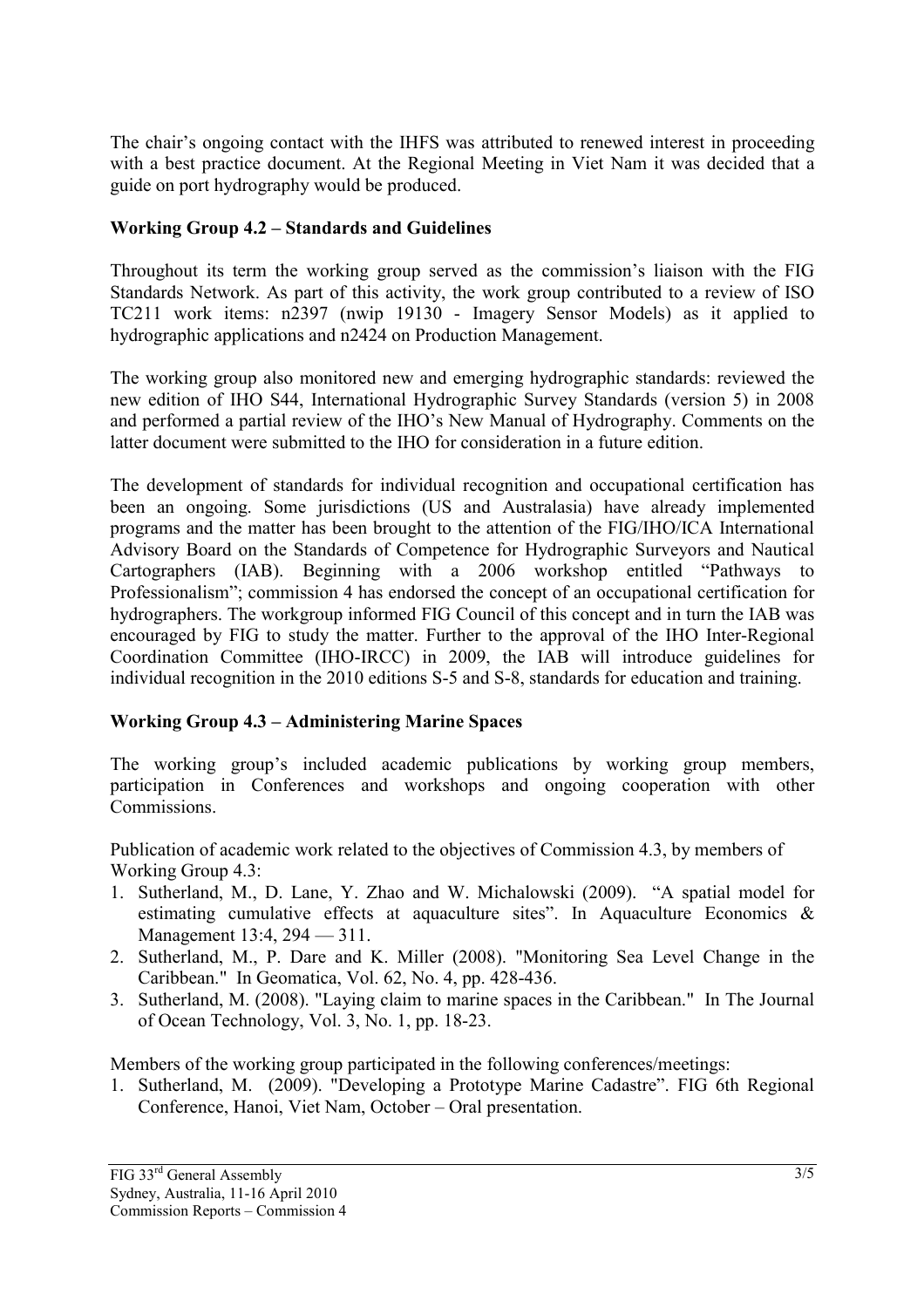- 2. Sutherland, M. (2009). "Developing a Prototype Marine Cadastre for Chedabucto Bay, Nova Scotia". Presented at the International Federation of Surveyors' (FIG) Working Week, Eilat, Israel, May, 11 pages.
- 3. Sutherland, M. (2009). "The environmental benefits of hydrography". Presented at the Nigerian World Hydrography Day Celebrations, Abuja, Nigeria, 22nd June – Invited Speaker.
- 4. Sutherland, M. (2008). "Spatial information support for climate change adaptation and mitigation: some Canadian experiences". Presented at the CASLE Workshop on Risk Assessment for Climate Change, University of the West Indies, St. Augustine, Trinidad and Tobago, June – Invited Speaker.
- 5. Sutherland, M. (2007). "Coastal zone management as strategy for pro-poor land management and administration". Presented at the 6th FIG Regional Conference, San Jose, Costa Rica, November – Plenary Speaker.

In 2008 Commission 4.3 collaborated with other Commissions in the publication of FIG Publication No. 43, *The Costa Rica Declaration*. Commission 4.3 is working in conjunction with Commission 8 to publish a FIG document on coastal zone issues in relation to coastal communities. The publication is earmarked for release at the FIG Congress in Sydney, Australia.

Projects:

- The Chair of Working Group 4.3 is part of a project that has received CAD\$990K approx. in funding for a 5-year period to do research on developing mitigation and adaptation strategies to deal with the effects of climate change on coastal communities in the Caribbean and Canada. Hydrographic and GIS Geomatics are part of the project. The project is being executed by researchers from the University of New Brunswick, University of Ottawa and the University of the West Indies. Outcomes from this project informed [and will inform] activities of the Working Group.
- The Chair of Working Group 4.3 was part of a project with the University of New Brunswick that developed a prototype marine cadastre. Outcomes from this project informed activities of the Working Group.

## **Working Group 4.4 – Capacity Building and the Economic Benefits of Hydrography**

From the outset the concept was to develop links between Hydrography and the benefits of having good quality up to date Hydrographic data, charts and coverage. Initially there was a definite lack of publications, papers and articles that made the link and so the initial plan was to generate papers to promote the concept. In 2007 and 2008 a number of papers were written and delivered at FIG events including the Working Week in Hong Kong and the Regional meeting in Costa Rica. At this time it became clear that simply publishing some papers in proceedings would not be sufficient and so aim for a full FIG publication that would cover the topic and include a number of the papers and presentations in a compilation booklet.

At the time of writing this report, this final phase is now underway with the papers and articles having been reviewed again for their possible use in an FIG publication. It is the aim of the WG to complete this phase in the next few weeks and to then submit a final draft for acceptance.